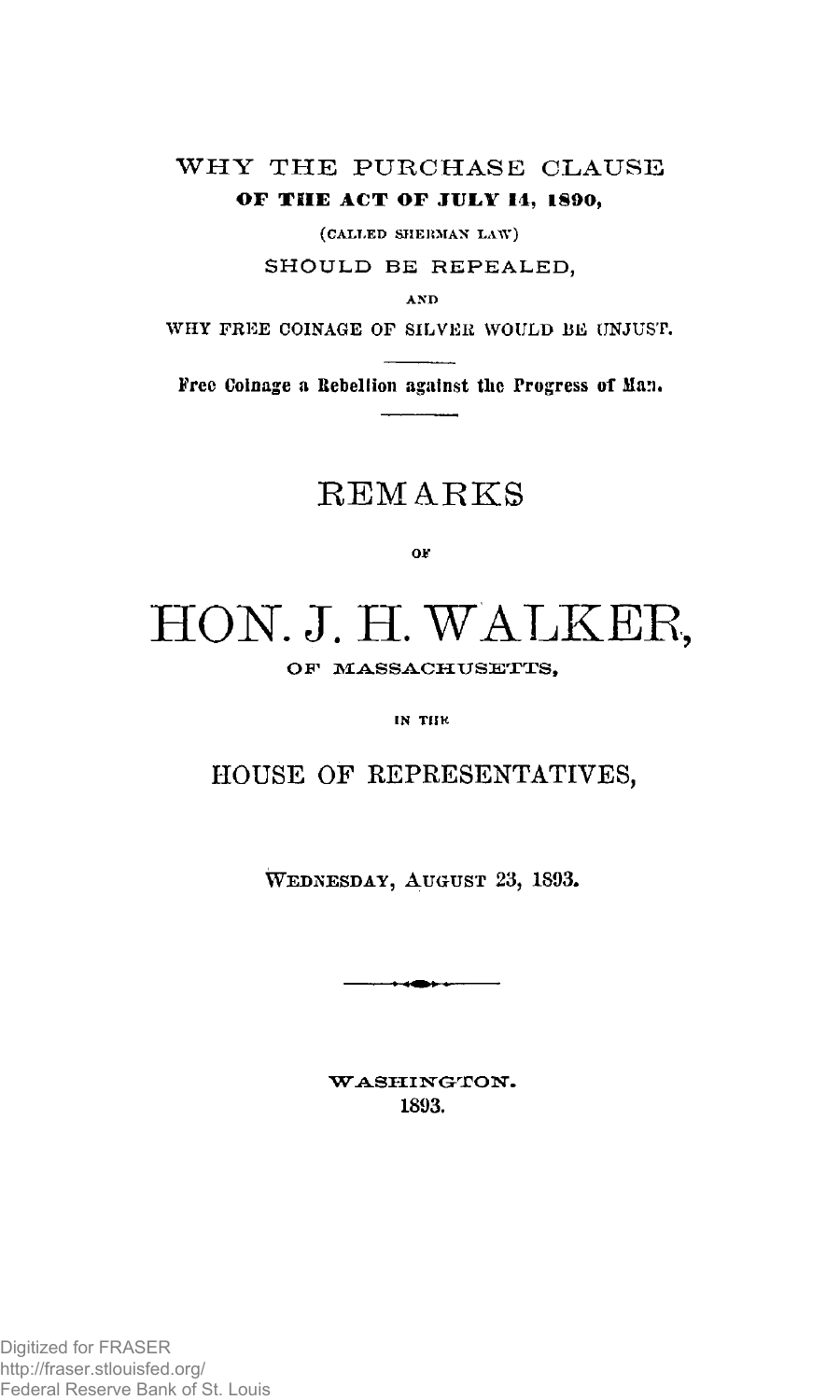# **SPEEC H**

#### **OF**

# **HOtf . J . .H . WALKER .**

The House having under consideration the bill (H. R. l) to repeal a part of<br>an act, approved July 14, 1890, entitled "An act directing the purchase of<br>silver bullion and the issue of Treasury notes thereon, and for other

Mr. WALKER said:

Mr. SPEAKER: My friend from Illinois [Mr. CANNON] has just asked, to what feast are we as Republicans invited? Let me say to him that we have been complaining for many years, and are<br>now complaining, that the feast the Democratic party provides<br>is not a feast fit for our attendance; but if they have now pro-<br>vided a feast fit for our attendan their proposition to repeal the purchasing clause of the silver act of July 14,^1890.

The great complaint which is mude against our monetary system is the lack of currency. That is the burden of the song of my friend [Mr. CANNON] who has just taken his seat. Let me asy to this House that it is impossible t 000 of currency of various denominations, ring-streaked and speckled.

We have a financial system that is a disgrace to the United >States, as is our currency. Our bank exchanges are about \$400,- 000,000 a day. Three and a half par cent of these exchanges are made in currency and we are short of currency. Yes! And we would be short of currency, and just as short, and suffer from it still more by the law that governs all finance, if every dollar of this \$400,000,000 a day was transacted in currency.

Were a law passed to-morrow that forbade the use of any check, draft, or bill of exchange, or any personal paper money of any name or nature, except piper money issued either by the Government or by the banks, so that every merchant had to keep in<br>the form of currency in his safe what now he keeps to his credit<br>in a bank and draws upon with his check, and if we had one hundred billions of paper money instead of one billion, we still would be short of currency in times like these, and suffer more, for the lack of currency in such times than we do today. No currency is sufficient, or can be sufficient, that is not elastic.

Why are we short? Because all the currency in circulation, be it more or less, will be used in the normal trade of everyday<br>life.. No m in now gives a check for \$1,000 who has a thousand dollars in bills in his safe, that he wishes to dispose of, because he does not wish the trouble and risk of keeping it.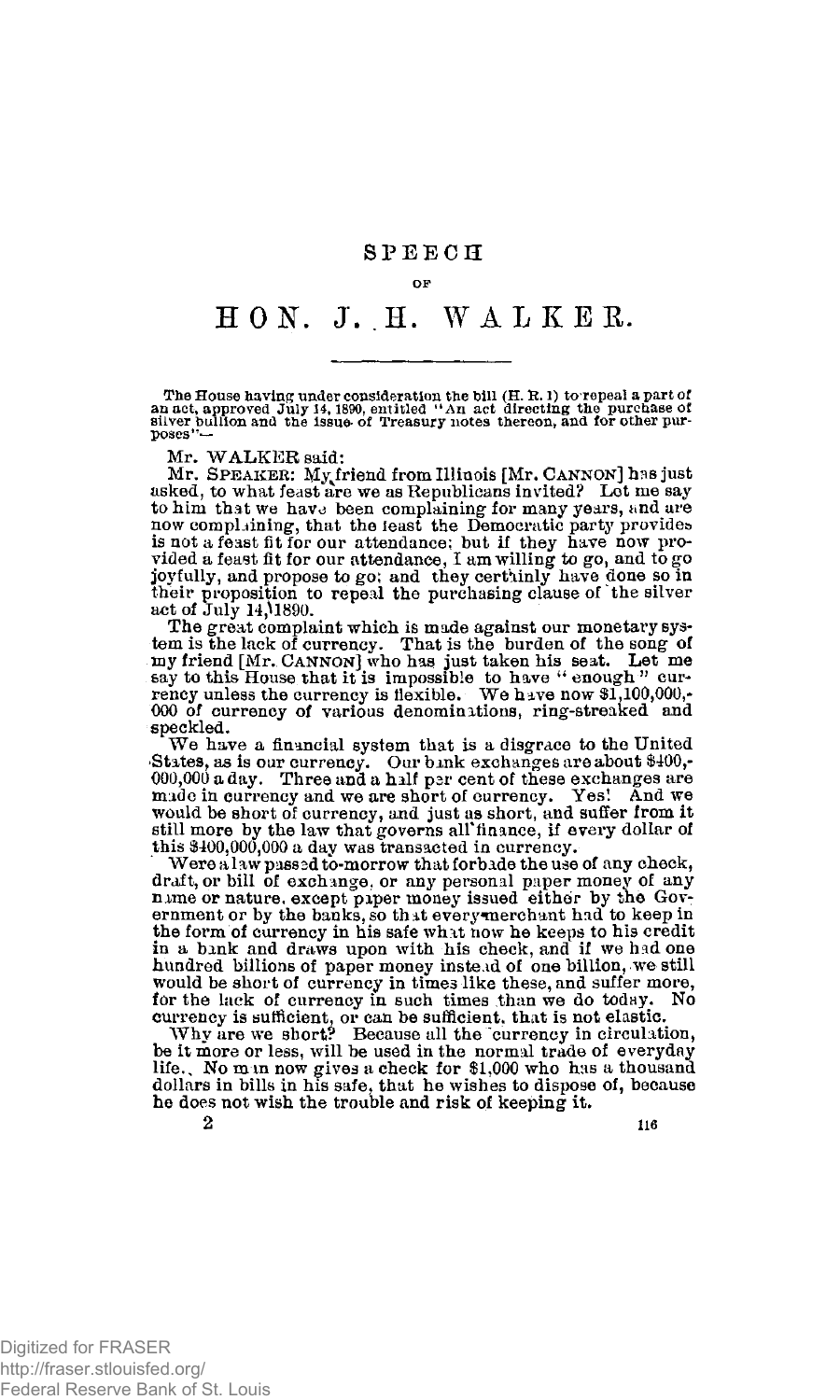## **REORGPNIZE THE BANKING SYSTEM**

Therefore our remedy is to reorganize our whole banking system of shreds and patches. Pass the hanking bill that your Democratic committee reported to the House at the close of the Fifty-second Congress, reported by that staunch Democrat, the gentleman from New York [Mr. BACON], and your financial ills will be cured. Under that bill the currency of the country, as such, would not cost the people one farthing, and it would give you a leeway of from \$100,000,000 to \$203,000,000 that might be used in any crisis or when any exceptional demand was made upon it. What makes us short *ol* currency? Is it that the banks lock it up?

We are told on this floor, out of the sime mouths that tell us that the banks lock up currency to injure the people, that the banks are paying anywhere from 1 to 3 per cent premium for the use of currency. Who then is locking it up? It is the man who is thrown out of employment by this financi :1 crisis, who, drawing his wages, locks the money up in his pocket. And when you count these cases by the hundreds of thousands, you account for the disappearance of the currency.

The pocket becomes his place of deposit instead of the bank. The moment these men have employment this currency will again flow into the channels of trade. I have no especial objec-tion to the bill of my friend from Ohio **[Mr. JOHNSON],** allowing bonds to be deposited and money to be taken out-when the in-terest on them stops for the time they are allowed to lie in the Treasury. That would be paying interest on the currency taken, but it is an expedient that never would be availed of to any great extent, and I do not think it would be particularly a val-uable addition to our banking statutes. But one additional patch to our present pitch b.mking system will do no particular hurt if not positively injurious.

#### **THE DUTY OF THE HOUR.**

Mr. Spe 'ker, we are called together to legislate in the midst of what threatens to be one of tne most serious seasons of liquidation the country has ever seen. I shall not, at this time, stop.<br>to consider what has caused it. At another time and on the appropriate theme, I shall have some observations to make upon it. The duty of the hour is so plain that no serious-minded man The duty of the hour is so plain that no serious-minded man can fail to see it and bend his utmost effort to the task of relieving the country from its trouble.

That the purchase clause of the silver law of July 14, 1800, is a menace to the best economic conditions of our people and ought to be at once repealed is practically unanimously agreed to by all. None sse its uneconomic provisions or are more earnest to wipe them from the statute books than those who framed it. They see them now no more clearly than they did on the day they framed it and secured its passage.

As I said in this House on July 6, 1890, of a similar bill, it was not in itself wise financial legislation. It was pure politics. Not party politics, but wise statesmanship. In the then condition of financial opinion in the country it was one of the wisest pieces of statesmanship ever accomplished to stay impending calamity.

The situation that confronted us was that of one political party voting nearly unanimously for the free and unlimited coinage of

**116**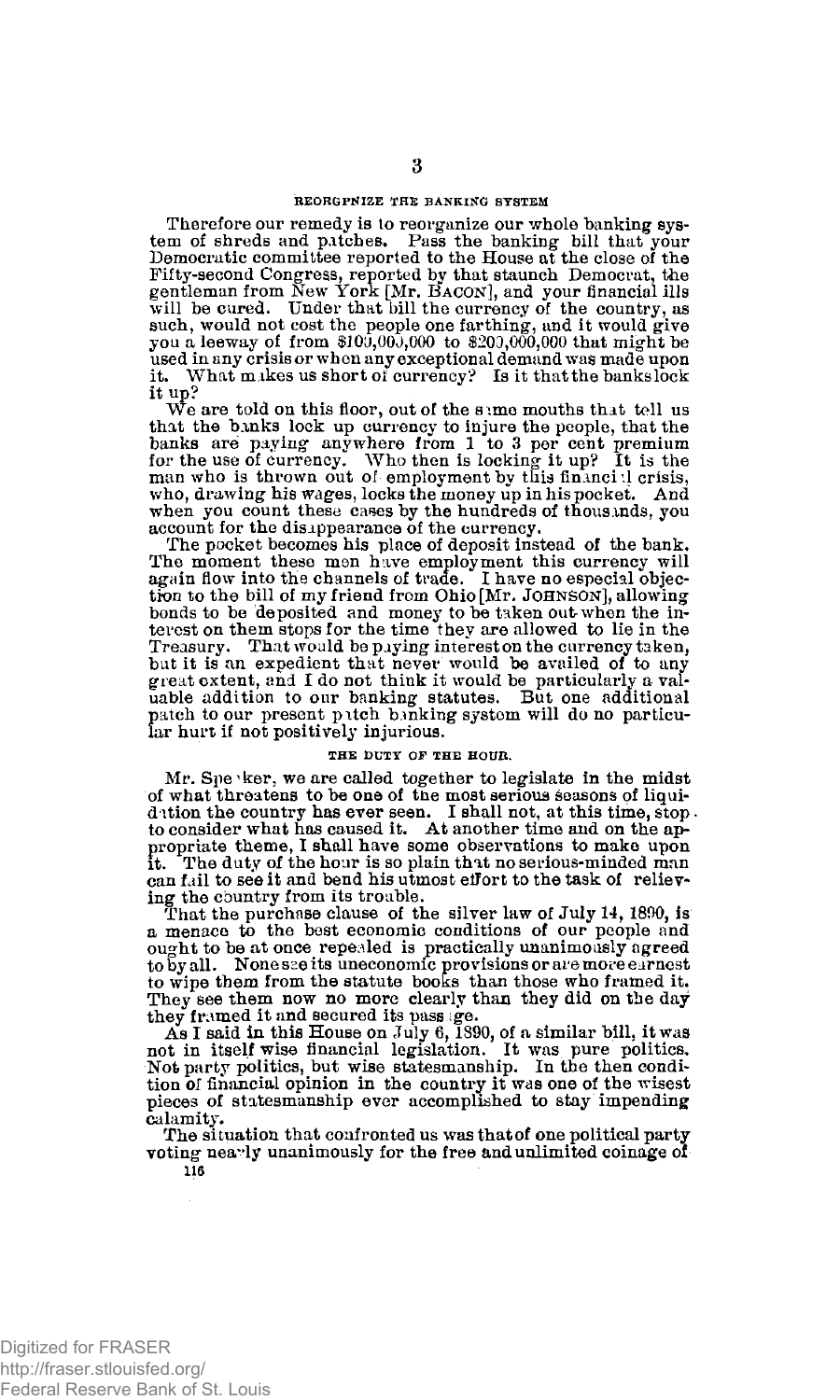silver, with a few of the other party. Wot an additional one could then be saved to honest money in the Democratic party, and a majority of the constituents of scores of the Republican Congressman, who had been voting- against free coinage, were determined to force their representatives to vote for free coin-<br>age against their personal convictions, as too many others had done. They must have some safe delivery from the free-silver majority in their districts, or free-coinage Republicans or free-coinage Democrats would take their places. Had two or thrae score more of such Congressmen gone home from the Fifty-first Congress to defend their votes for free coinage, instead of de-fending their votes for the silver act of July 14, 1890, anl to condemn the free coinage of silver, the next Congress was about as sure to pass a free coinage of silver bill over a veto, by a twothirds vota in both Houses, as it was to assemble.

The sensible financial men in the country did not then believe free coinage of silver was imminent. No begging or pleading could induce a single banker or economist to render the slightest assistance to the friends of sound money on the Coinage Committee in the first session of the Fifty-first Congress, while the free coinage of silver men confessed to spending thousands of dollars on a powerful lobby during the whole session. Time to arouse the country was absolutely necessary. That, and more, we safely got in the so-called Sherman bill. That bill gave the silver miner all the advantages he could possibly get from the free and unlimited coinage of silver, and all others all they could justly get from free coinage, while fully maintaining the existing measure of value. It was our deliverance through a truce, with its advantages almost wholly with the sound money .side, and fatal to the free coinage of silver. Never was any legislative act more fully justified by the results.

It was framed and passed to repeal the far worse Bland-Allison act of 1878, and to break up and defeat the free-coinage forces of 1890; to be itself destroyed, after having done its work, which is already accomplished. It now stands as the last fortress of error, in which are massed all the forces of unsound financial theories. When its walls are leveled to the ground the enemies of sound money, who were skillfully allured'within its walls in 1890, will be dispersed, never again to win another strategic position.

#### **CLAIMS OP FREE COINAGE ADVOCATES NOT BASED ON FACTS.**

Never did any party fight its battles on such an array of state-ments for truth that were utterly without foundation in fact. Never did any party so completely rely upon figments of the mind. Never did the devotees of any cause know so many things that are not so as the advocates of the free and unlimited coinage of silver. Nothing that they can conceive of as damaging to the cause of sound money do they fail to assert. They never stop to ask whether they are true or not, or seem to care to prove any of them by sober facts.

The demand for the free coinage of silver is a rebellion against human progress. Progress is possible from savage to barbarous conditions, or from barbarism to civilized man, excepting as man commands more in kind, quantity, and quality of commod-<br>ities for each day's labor, and this is impossible unless nominal wages rise or prices of products fall, or both.

**116**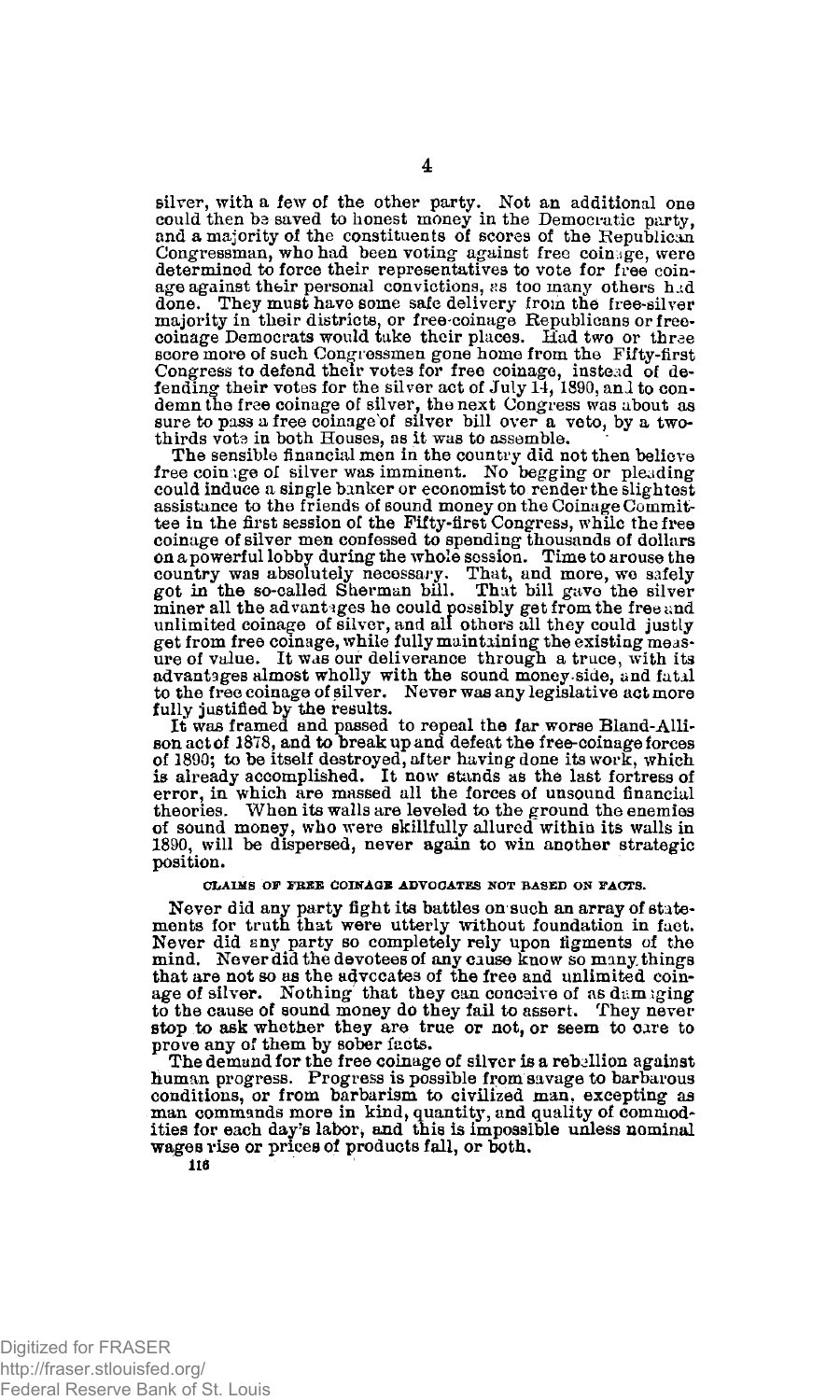For centuries man remained stationary. No progress was made in material things, and therefore no progress *was* possible in intellectual or moral things. It is as impossible for nations to make intellectual and moral progress, excepting through material progress, as it is for a man to get broader views from a greater height while chained on the plains below.

Again, one of the prime conditions of progress is the certainty to man of his having personal possession of and a personal advantage for the things he produces. And the greater personal advantage a man can get from exchanging the things he pro-<br>duces, as well as the more things he can produce, acts and reacts to send him forward to happier conditions.

It is because of the greater volume and better quality of products that a day's work will buy, alike on the farm, in the shop, as well as in the silver mine, the gold mine, coal and iron mines, that this rebellion against the " world's measure of value " was begun and has gained such a momentum. Man has advanced in social well-being since 1860 as 168 of 1891 is to the 100 of I860, ds shown by his average wages. Mature manhood, and more especially the young, just entering on life's work, have in that proportion a brighter future before them than their fathers had. The struggle for free coinage of silver is a struggle to put man back from a condition represented by the 168 of 1891 to the conditions represented by the 100 of 1860.

We have the highest authority for believing that "he that oppresseth the poor to increase' riches, and he that giveth to the rich shall surely come to want;" and the free coinage of silver will do both.

#### **THE QUESTION NOT ONE OF COINING SILVER.**

This question is not one of simply coining silver, or of coining gold. Never-have so many silver dollars been actually coined in this country, relatively or in number, as in the last fifteen years. It is purely a question of continuing our, present measure of value.

For forty years, from 1834 to 1873, there were only 6,591,713 silver dollars coined, an average of 164,793 each year, while we now have more than \$400,000,000, not one of which will be made any the less'' full legal-tender money " by repealing the purchase clause of the silver law of July 14,1890.

It is purely and only a question as to what shall be the "money of account," and what shall be the metal in which banks shall pay to each other the balances due; and whether we will continue to exchange commodities, at the international world's measure of value, or whether we will descend to the monetary condition of Mexico, India, and China. Not a member of either House of Congress can be found who favors an " all gold coin-" but every one of them protests against an "all silver coinage," but every one of them protests against an "all silver coinage," which is what free silver coinage means. Every member who favors the repeal of the silver-purchase clause of the law of July 14, 1890, favors the use of silver as "full legal-tender money " to the last dollar that can be economically used.

The silver coinage men wholly mistake the nature and work of money. None but misers ever borrow gold or silver money, excepting to immediately exchange it for other commodities they desire, and every other form of money is only an order for products as a deed is an order for the delivery of the, farm.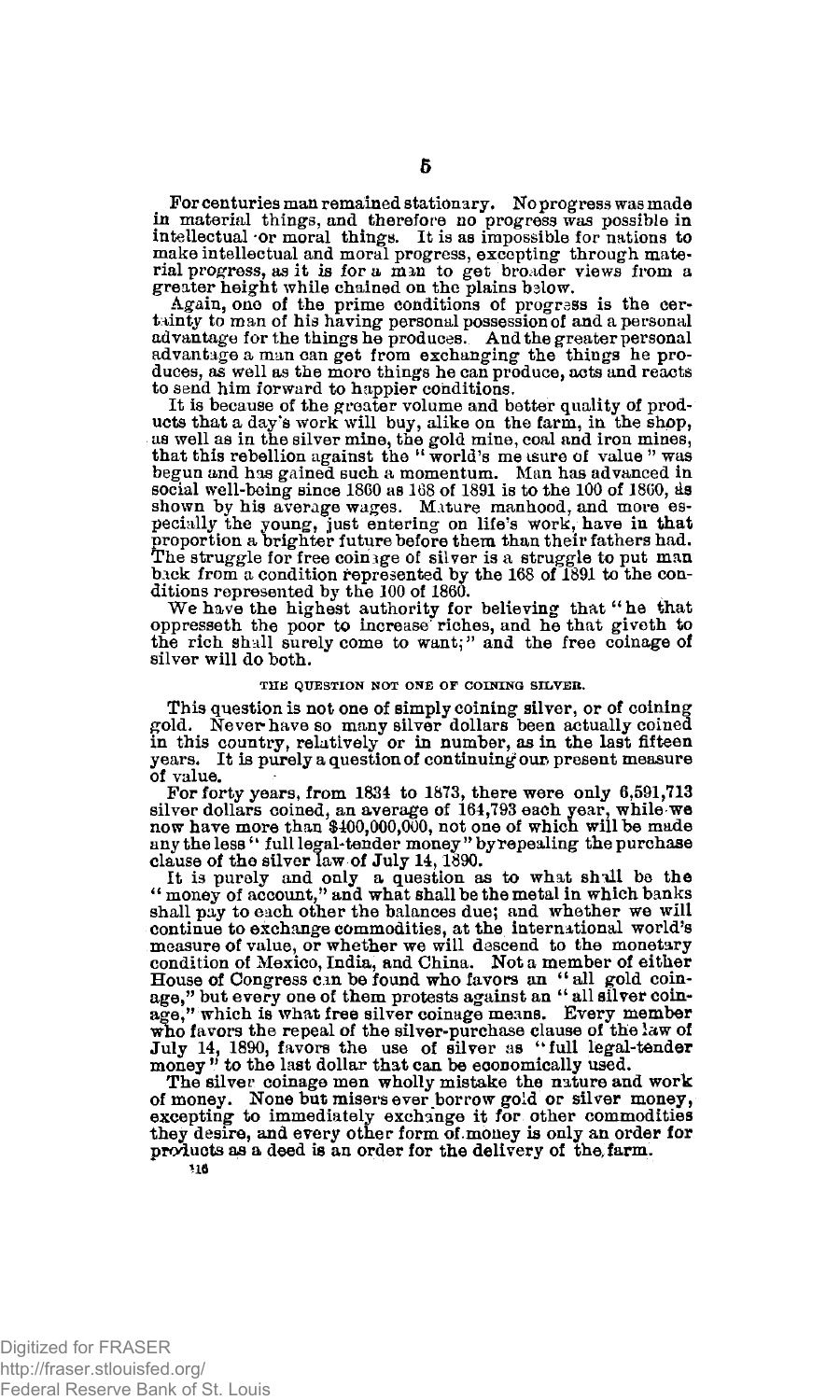Gold stands in precisely the same ralation to trade and commerce that the regulator to an engine does to the steam that moves it. A desire for and the exchange of products, not money, is what moves the world. Importing or exporting gold is never done except as a corrective to bring trade back to its normal and safe condition.

It has no more relation to, and affects trade no more than, the increased radius of the bills of the regulator on the engine has to the work accomplished in the factory by the means of the steam. Coin, excepting that carried in the pockets of the peo-ple and doing only the work of currency, and doing it no better or safer than paper money, is purely a regulator. First, products are shipped: secondly, stocks; third, bonds; and lastly and<br>infinitesimally, like medicina to man to correct disease, gold, and only in abnormal conditions. No nation can long ship or receive anything but consumable products.

**SILVER WAS NOT SECRETLY DEMON1TIZED IN 1873.** 

The most universal and blood-curdling statement made and reason given for the demand for the free coinage of silver is, that in 1873 silver was demonetized secretly and fraudulently. Not only is this without the shadow of foundation in fact, but the very opposite is true, as has been shown a thousand times. Never has there been more pains taken to make the country thoroughly famili r with an act than in the rearranging and codifying the coinage laws, which were completed in 1S73 and passed unanimously. It was then thoroughly understood that gold and gold only was to continue to be our measure of value metal, as it surely has been since 1834. Silver dollars were then at 3.22 per cent premium and had been for forty years.

I ask to have read from the Clerk's desk an extract from the speech of the Hon. JOHN P. JONES of Nevada, made in the Senate April 1,1874 . Senator JONES was then, as now, as much in-terested in silver as any man in the United States.

The Clerk read as follows:

Does this Congress mean now to leave entirely out of view and discard for-<br>ever a standard of value? Did any country ever a countulate wealth, achieve<br>greatness, or attain a high civilization without such a standard? And w

Mr. WALKER. I will read an extract from a speech of Hon. WILLIAM M. STEWART, of Nevada, made in the Senate February 11, 1874. Senator STEWART was then, and is now, as much interested in silver as any man in this country.

**I want the standard gold, and no paper money not redeemable in gold; no paper money the value of which is not ascertained; no paper money that will organize a gold board to speculate in it.** 

Also, on February 20, 1874, he said:

By this process we shall come to a specie basis, and when the laboring man<br>receives a dollar, it will have the purchasing power of a dollar, and he will<br>not be called upon to do what is impossible for him or the producing

Mr. HOOKER of Mississippi. Will my friend allow me to make an inquiry of him?

**116**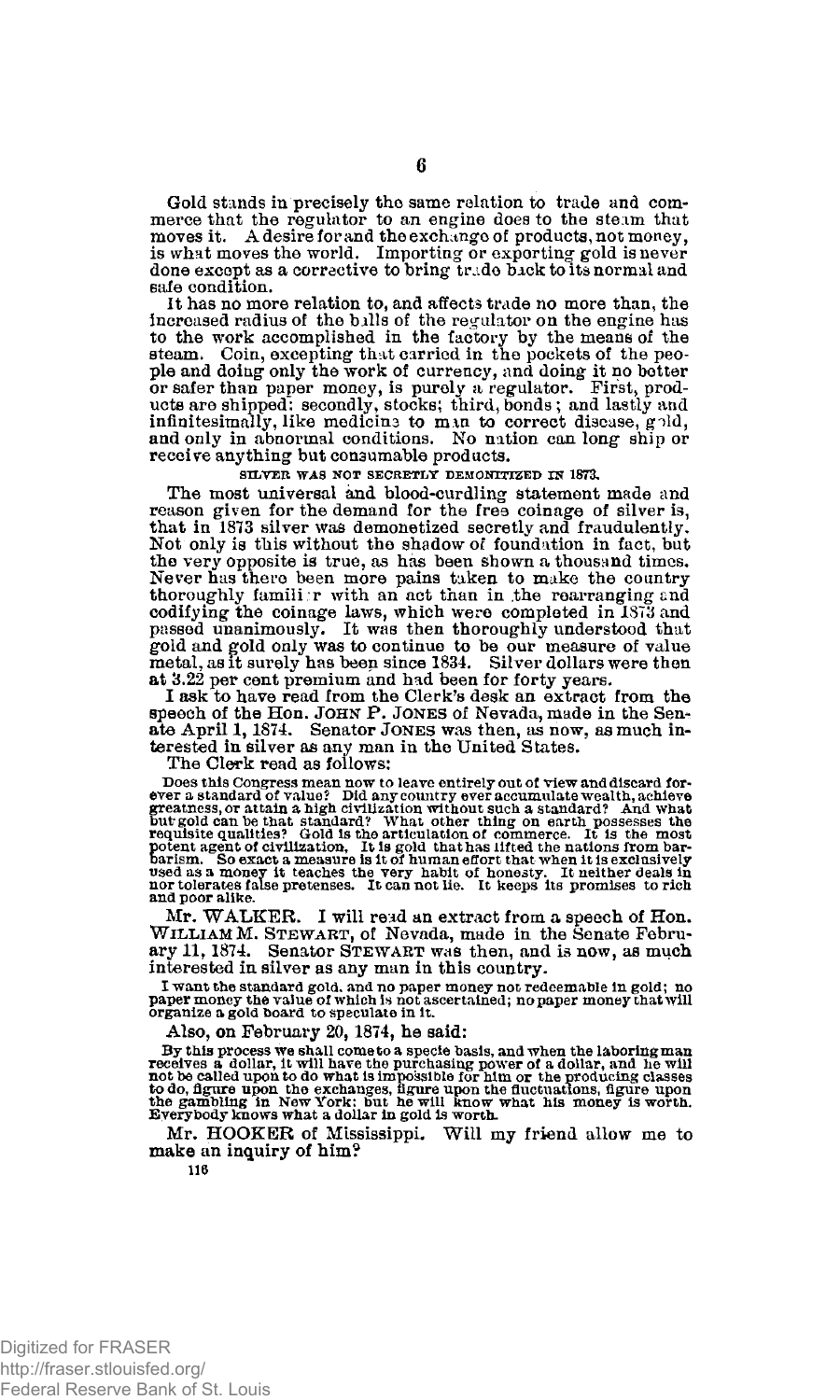Mr. WALKER. Certainly. Mr. HOOKER of Mississippi. I understand you to say that the coinage act of 1873, in the revised code, they had passed the law. Is it not the fact that the act of 1873 never passed into the codified laws of the country at all until 1874; and that it then passed in the House and Senate without discussion? Mr. WALKER. Mr. Speaker, that bill passed with the unan-

imous consent of the House and Senate, and was subsequently referred to repeatedly upon this floor and in the Senate as establishing a gold measure of value, without objection from any man in either body, having passed unanimously, and not only passed unanimously, but received unanimous assent. It was explained time and again, not on the day of its passage precisely, because it was as thoroughly understood at^ that time as ninetenths of the legislation of Congress without discussion. Mr. HOOKER of Mississippi. Without discussion? Mr. WALKER. Without discussion on that day. I can not

yield further.

Mr. HOOKER of Mississippi. That is the fact.

Mr. WALKER. In 1873 these men, and every other man in the country who discussed coinage or finance, excepting the ad-<br>vocates of fiat mon y, knew that only by reversing the natural<br>laws of the universe could the commercial ratio of value between the two metals be changed or influenced to the smallest degree by law or by coinage.

#### **ERNEST SEYD A BI-METALLIST.**

Another reason given for free coinage is, that one Ernest Seyd was brought over from Europe by the "gold bugs of Wall street" with an immense corruption fund which he freely spent in lobbying through Congress the codified coinage laws of 1873. Like every other pretended fact against that law, the very opposite is true. Ernest Seyd was one of the most earnest, honest, self-sacrificing, determined believers in silver as money, and one of the most persistent workers against the action of Germany, Prance, and the United States on silver that ever appeared in Washington from this or any other country.

I ask to have read a paragraph from a writer on finance concerning Ernest Seyd.<br>The Clerk read as follows:

The Clerk read as follows:

Who was Mr. Seyd? Mr. Seyd was an English banker, a man of means and widely known as an anithor on finance. He was a bimetaillst, and the most zealous champion for and the best friend of sliver that England has produced i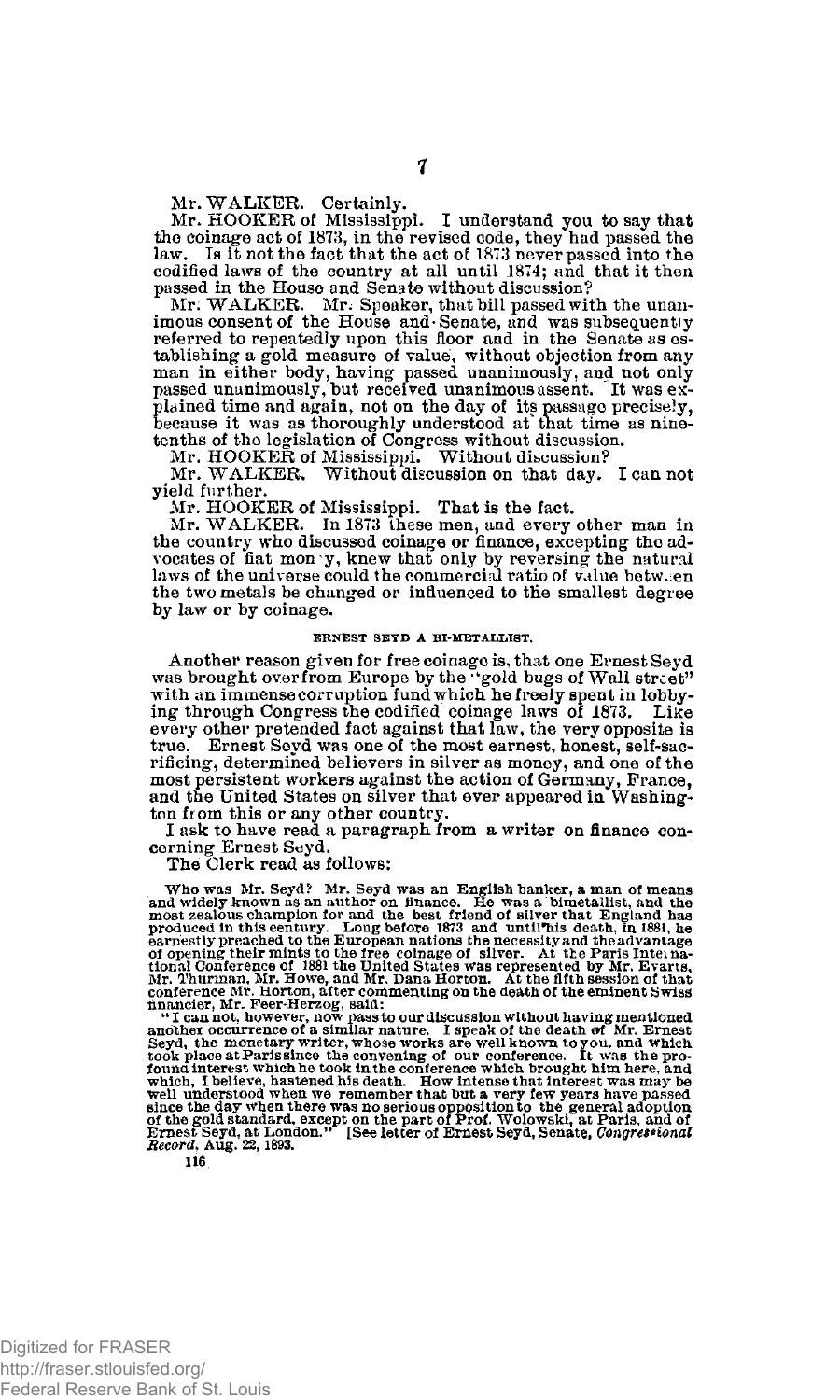#### **WALL STREET CAN NOT CORNER GOLD.**

Mr. WALKER. Another reason given is that Wall street corners and controls gold. Here, again, a thing impossible to do is charged, and the exact opposite of the fact. How, I ask, is<br>it possible to corner gold? It is as free to every man, rich or<br>poor, wise or ignorant, if he has a dollar of paper money, as the<br>air we breathe is to anyon and control a thing which every man, who owes a debt of any kind, must deliver for the asking, or deliver a gieenback that will surely command it? Any man who talks such nonsense does not compliment his own intelligence or those he addresses. Periods of liquidation, attended with more or less of fear, and disorganized business are inevitable in highly civilized countries, and<br>are dreaded by, and do more injury to, the men of Wall street<br>than to any other class in the community. They do not have<br>them in China, or in Korea, or amo

Another reason given on a par with the others is that Wall street makes money scarce and causes panics to enable it to rob<br>the Western and Southern farmer. What a compliment to the<br>great American nation that there are men in Congress to repeat such utter nonsense, and constituents to believe a thing that would seem incredible to the dullest mind! It is patent to every man who will give amoment's serious thought to it that the men of Wall street are more interested in having money plenty and payments sure and prompt than any other men on the face of the earth. Their destruction is in money stringencies and in panics. To illustrate their extent, and how Wall street suffers by panics, I present a table showing the prices of only thirty-three of the leading securities on the 7th of November last and on the 1st day of the current month, with a computation of the shrinkage of values in that period:

|                                           |           | Prices.          |                  |              |
|-------------------------------------------|-----------|------------------|------------------|--------------|
|                                           | Shares.   | Nov. 7.<br>1892. | Aug. 1.<br>1893. | Shrinkage.   |
|                                           | 1,020,000 | 393              | 13 <sub>h</sub>  | \$26,775,000 |
| Bos. and Alb                              | 250,000   | 204 I            | 195              | 4, 175, 000  |
| Bos. and Maine $\ldots$ $\ldots$ $\ldots$ | 187, 384  | 175              | 133              | 7,870,063    |
|                                           | 601, 842  | 231              | 131              | 5, 717, 499  |
|                                           | 764,070   | 103)             | 72               | 24, 138, 713 |
|                                           | 460.272   | 81               | 503              | 14, 383, 512 |
| Chi. and Northern                         | 390, 542  | 116              | 90)              | 9, 958, 846  |
| $C_{n}$ R.L. and Pa                       | 461,560   | 831              | 55               | 12, 568, 985 |
| C., C., C. and St. L                      | 280,000   | 641              | 301              | 9,520,000    |
| Den. and Rio. G                           | 380,000   | 167              | 91               | 2,660,000    |
| Illinois Central<br>Lake Shore            | 500,000   | 103)             | 89 (             | 7, 062, 500  |
|                                           | 494, 65   | 134              | 108}             | 12, 490, 291 |
| Louis. and Nash                           | 528,000   | 70               | 52\$             | 9, 353, 142  |
| Mich. Central                             | 137, 382  | 110              | 75               | 6,558,370    |
|                                           | 474, 365  | 617              | 181              | 20, 397, 695 |
|                                           | 1,000,000 | 111              | 971              | 13, 250, 000 |
|                                           | 774, 275  | 27)              | 10i              | 13,065,890   |
|                                           | 198,090   | 45               | 18               | 5, 347, 430  |
| Northern Pacific                          | 490,000   | 18)              | 7                | 5, 512, 500  |
| Old Colony                                | 137,676   | 1781             | 1721             | 826,056      |
| Oregon S. Line                            | 262, 448  | 23               | 71               | 4, 633, 556  |
|                                           | 798,500   | 581              | 121              | 36, 231, 937 |
|                                           | 360,000   | $198$            | 135              | 22, 500, 000 |
| Union Pacific                             | 608, 685  | 40\$             | 181              | 13, 619, 226 |
| Wisconsin Central                         | 120,000   | 164              | 6}               | 12,000,000   |

**116**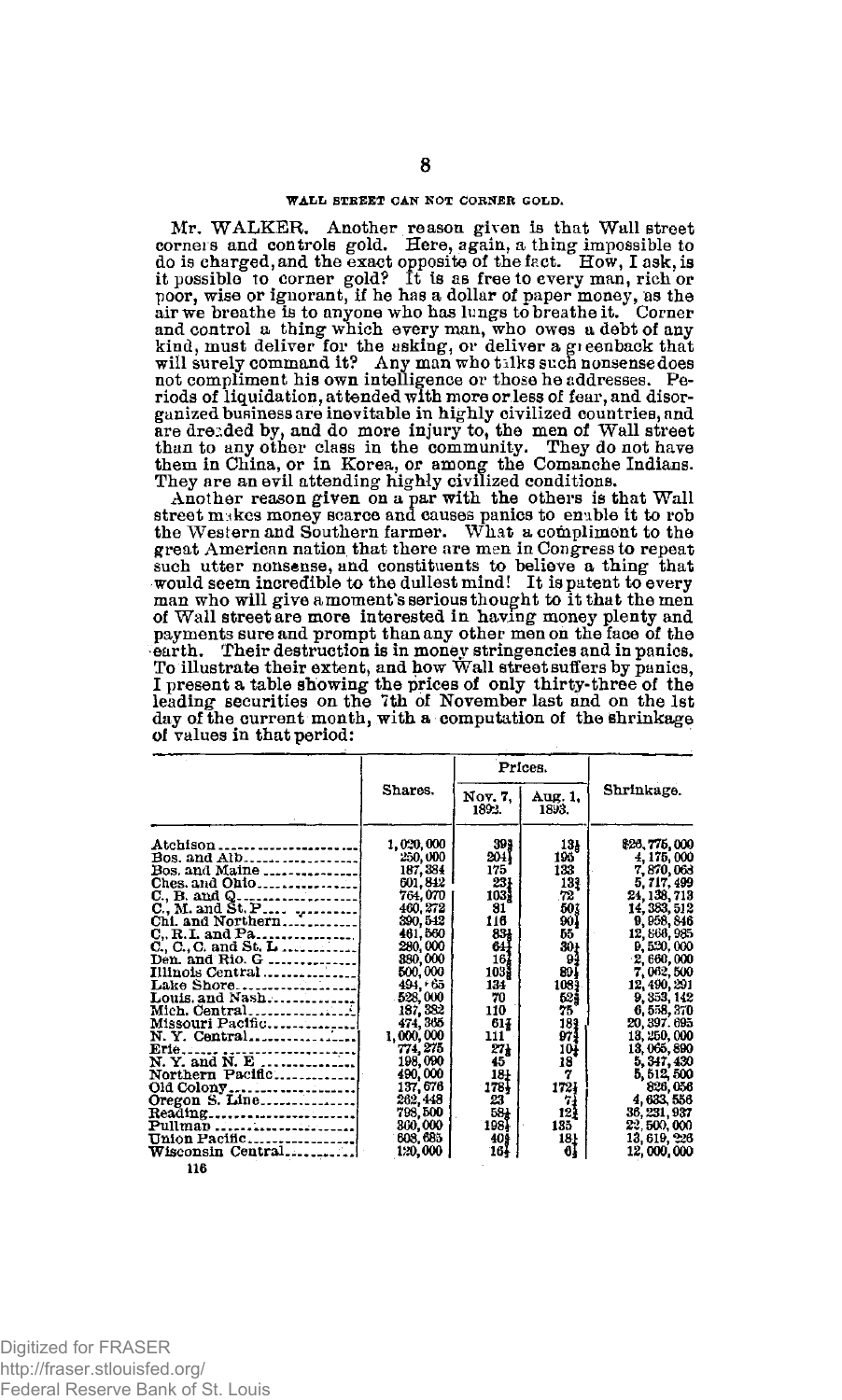*Table showing prices of leading securities***, ^.—Continued.** 

|                                                                                                                                                 | Shares.                                                                               | Prices.                                                 |                                                   |                                                                                                                 |
|-------------------------------------------------------------------------------------------------------------------------------------------------|---------------------------------------------------------------------------------------|---------------------------------------------------------|---------------------------------------------------|-----------------------------------------------------------------------------------------------------------------|
|                                                                                                                                                 |                                                                                       | Nov. 7.<br>1892.                                        | Aug. 1.<br>1893.                                  | Shrinkage.                                                                                                      |
| General Electric<br>Ch. Junction<br>Bell<br>Sugar<br>Sugar Preferred<br>Calumet and Hecla<br>Western Union.<br>. . <b>.</b><br>Southern Pacific | 300, 672<br>65.000<br>175,000<br>350.000<br>350,000<br>100,000<br>948, 198<br>651.353 | 1151<br>108<br>2074<br>1111<br>1031<br>283<br>98<br>36) | 401<br>54<br>173<br>651<br>70<br>245<br>731<br>17 | 22, 550, 400<br>3,510,000<br>6, 037, 500<br>16,000,000<br>11,681,150<br>3,800,000<br>23, 374, 374<br>12,538,876 |
| Total, 33 stocks                                                                                                                                |                                                                                       |                                                         |                                                   | 400, 405, 616                                                                                                   |

Here we have in only thirty-three Wall street properties, out of many hundreds, a shrinkage, on the basis of market quotations, of more than \$400,000,000 to persons included in the term

"Wall street/1 in these few months of liquidation. How much have the farmers lost, or will lose, against these millions upon millions already lost in Wall street, and many more millions that it will surely lose before the present crisis ands<sup>9</sup> ends?

Who does not remember the liquidation attending the long agony of redemption of 1873 to 1878. Scarcely a man in Wall street survived the shock. These disturbances in financial circles trouble the farmer less than any other citizen. He reposes under his own vine and figtree on the mountain side and in the valleys, watching the pomp of gaudy wealth and the show and vanity of the thousands passing by him to the mountain top. He also sees its return, dusty, worn, sick, poor, and in rags, curs-ing the day it was born, b3queathing nothing to the children in its train, while the farmers average to leave more property, a better training for life, and a promise of higher position for their children, than any other American citizens.

#### **THUS WORLD'S MEASURE OF VALUE.**

Their next reason for the free coinage of silver is of like character with the others, and is that there is no "pur of exchange"<br>between countries; that there is no "world's price level" for the<br>commodities of commerce; that there is no "world's, or inter-<br>national, measure of value," make silver bullion the me sure of value as gold bullion; that the use of gold by other nations is a "noti  $n$ ," and our notions are as good for us to acton as their notions are for tham. These wild assertions dispute every fact of the relation of money to the internal and external commerce of every country on the face of the earth. Again, the facts are the exact opposite of what the advocates of free coinage say is true.  $\blacksquare$ 

A grain of gold is now the " par of exchange " of evevy coun-try in its internal commerce and between all countries of the world, and has been, without a single exception, for a hundred years. Never in the history of the world h is aiy coin of any nation been regarded. Everywhere it has oeen the single grain of gold. For eighty ye irs the " monoy of account" in exchange has been the aggregate of 113 grains of pure gold, called a 116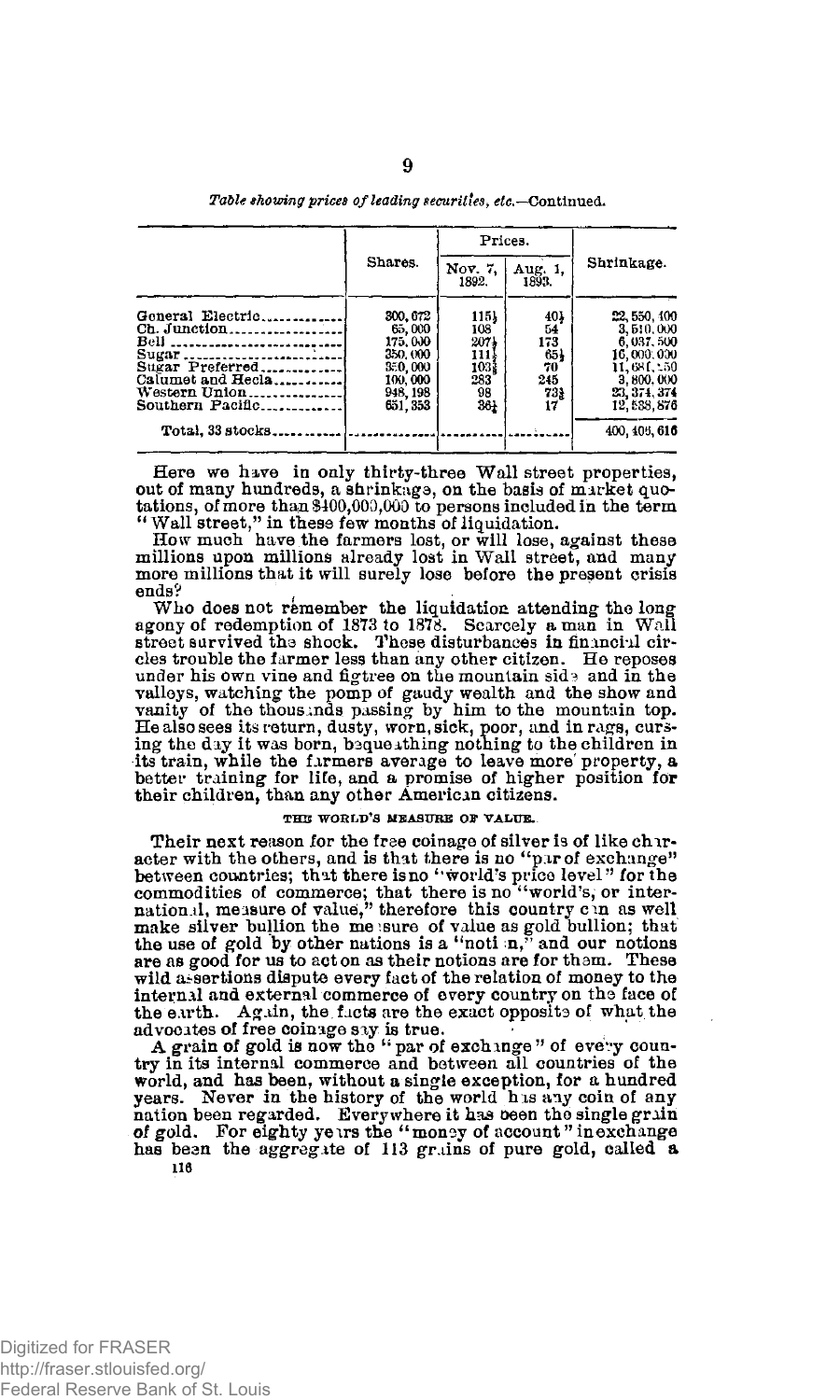" pound," to insure the full weight of 113 grains, which is coined in England as the "sovereign."

Not the slightest attention was ever paid in a single instance in the world's history, or is now paid, to the coinage of England or any other country, excepting as it is a guaranty of the weight and fineness of the piece of gold offered. England is as helpless to influence values of metals by coinage laws as the weakest po-tentate in the South Sea Islands. Take the four richest, most

prosperous, and powerful nations to illustrate this statement:<br>The five dollar gold coin of the United States contains 116.-09985 grains of gold; the sovereign of England contains 113.0016 gr tins of gold; the 20-mark piece of Germany contains 110.6268 grains of gold; the 25-franc piece of France contains 112.006 grains of gold.

Not one of these pieces passes in its own country or anywhere else in buying commodities for the slightest percentage over its bullion value, and never has since the world began. Take a French 25-franc piece or an English sovereign or an American five-dollar gold piece into any shop in Brussels, or the smallest hamlet in Germany, and they will give you the difference in its bullion value over the German 20-mark piece in change.

Take the 25-franc piece, the 20-mark piece, or the sovereign<br>into any store in this country to pay the price of \$5, and the<br>difference in gold bullion value between either and the \$5 Ameri-<br>can gold coin will be demanded Every dollar of silver that is current here, or in any country not a "monometallic silver country," is current as paper money, is current because, like paper money, if can be exch nged for a gold dollar, and for that reison only.

# **INKERNATIONAL COMMERCE ON A GOLD BASIS FOB ONE HUNDRED TEARS.**

Again it is said there is not gold enough to do the business, as "measure of value money,"of the world. Here again they draw upon their imaginations for their facts. How do they know there is not enough? Every dollar's worth of the international commerce of the world is now done on a gold bullion measure *of*  value, and has been so done for a hundred years.

What reason has any man to think that prescribing by law that existing customs and habits shall be legal will cause men to change their desire or doings-desires which are embedded in

them by a hundred years of universal custom?<br>If there is any one thing, in finance, more certain than any<br>other, it is that if every nation should make gold the "money<br>of account," by making it the "measure of value," at 1 to 28 of silver, the present price, and stop the free coinage of silver, stop issuing silver certificates, and then every government should thereafter buy and coin every silver piece, of any denomination it could induce its people to use, as all European governments and the United States are now doing, while it would require some slight adjustment in national holdings of gold, it would not increase the world's demand for gold coin or increase or diminish the prices of a single commodity in any country by the smallest fraction.

Neither would it diminish the legitimate demand for or use of silver coin. We know such action would at once add to the available gold coin an immense sum from the hoards now secretly held in every " silver measure of value" country proba-**116**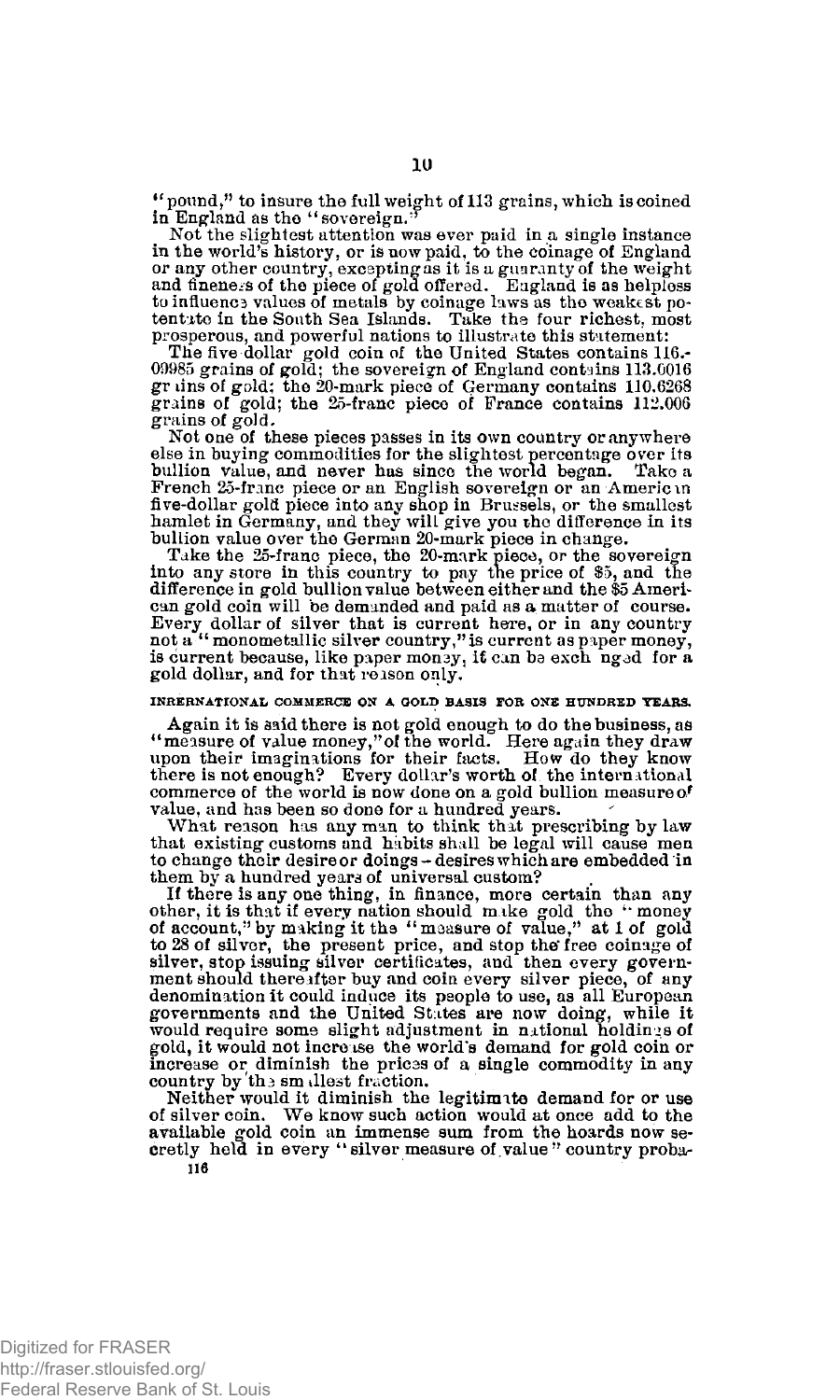bly hundreds of millions, and many times more, than the added demxnd for it. It would have the same effect of immensely increasing the quantity of money in those countries, and from gold hoards that resumption of specie payments had in this country, when hundreds of millions of gold coin that had been held as merchandise for years went immediately upon resumption into the channels of trade as money.

## **THE INCREASE IN THE COMMERCIAL EFFICIENCY OF GOLD.**

What are the facts? First, we know the commercial efficiency of each dollar in gold increases a hundred-fold faster than commerce increases, by means of the railway, the steamship, the telegraph, the telephone, and still more, by the improved com-mercial methods of 1893. We know that \$1,000 to-day is as efficient as \$10,000,000 would be by the methods of sixty years ago, and the amount of gold coin alone, as coin is now used, is many times larger in amount proportioned to the commerce of to-day, measured by its efficiency, than four times the total silver and gold coinage of the world was to the msthods of commerce of **1860.** 

We say we know this, becausa we believe that what has been, without a single exception for a hundred years, will continue to be. The fiat-money men, and those who advocate the free coinage of silver, assert that by the braath of their nostrils they can instantly change opinions and habits that have been ingrained by universal custom of a hundred years and reaching back to the beginning of time—customs that are imbedded in the natural laws of the universe.

1. Every international exchange of a hundred years has been made in gold.

2. In not a single case in that time has the coin of any coun-try been regarded. The gold coinage of every country has bean valued and figured by the 113 grains in the English pound, and accepted in payment in exact proportion to the grains of pure gold in each. Silver coins have been accepted in payment by the value of the grains of pure silver in each at its gold bullion price in London. Coin carried in the pockets is never counted; only visible coin is available for commerce.

As to quantity of gold: Prance maintains a gold standard of accounts and measure of value on visible gold, \$264,000,000; Germany with only \$206,000,000; England has of visible gold on**'y**  \$125,000,000; while the United States has of visible gold \$337,- **000,000.** 

Only foreign commerce tests the "measure of value coin" strength of the financial system of any country. England's for-eign trade is \$25 to each \$1 in visible gold. Our foreign trade is only \$2.20 to each dollar of visible gold in this country. The utmost limit to which the whole power of the United States Gov-ernment has been able to force the actual use of gold and silver coin, in our internal commerce, is six millions a day, with a daily exchange of \$400,000,000, while we have a total of over eight hundred millions of visible coin. We now have more than double the coined dollars we can possibly economically use, and the free coinage of silver men are frantically calling for more.<br>We are not a nation of barbarians, restricted to metal money, and the utmost power of the advocates of free silver coinage can not force us into barbaric monetary conditions.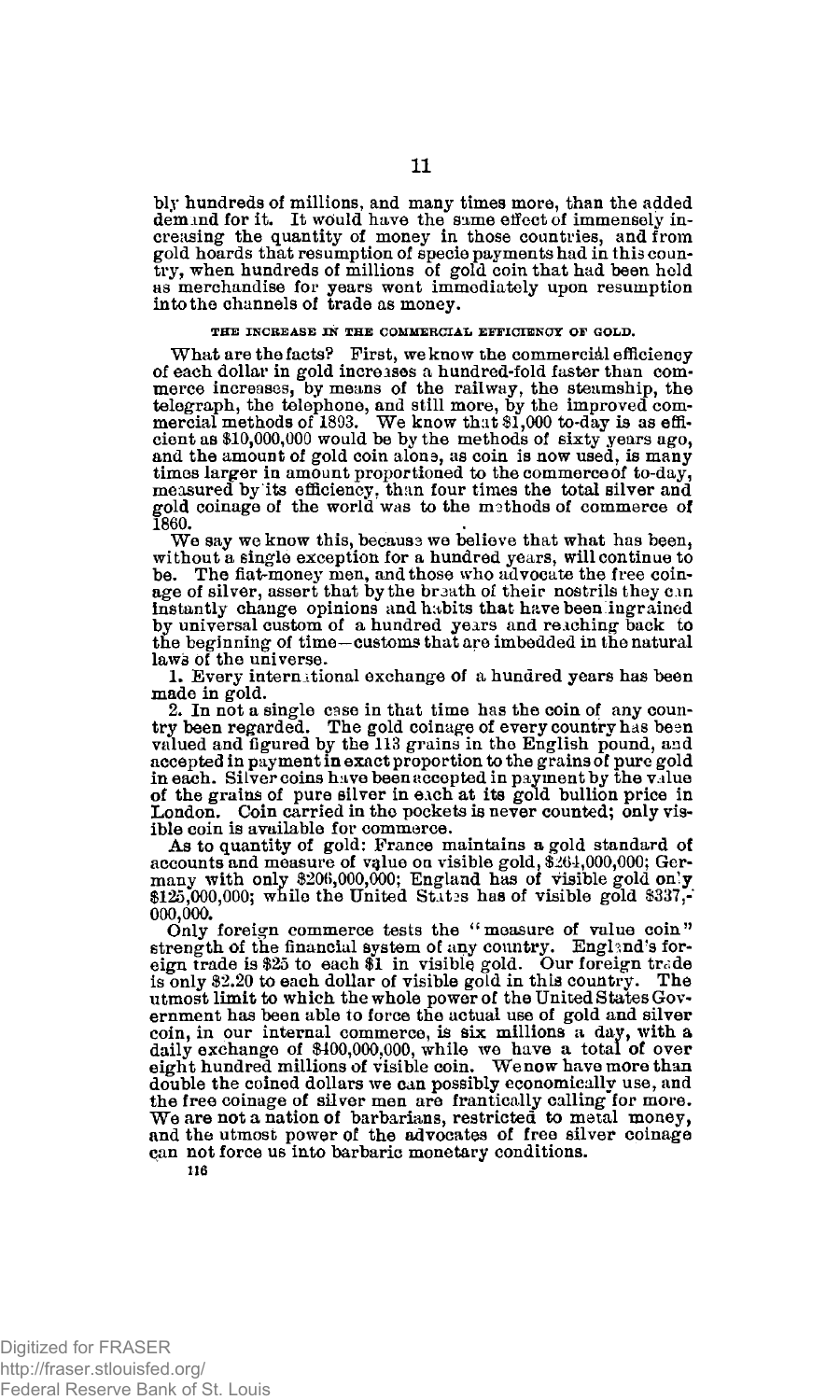The tide has turned, never again to overwhelm the sound sense of the country.

#### **THE EXPERIMENT HAS TWICE BEEN TRIED IN THIS COUNTRX.**

But, says the free silver coinage advocate, we have never tried it, and therefore we can not tell what the effect would be. This aghin is wholly untrue, and there is no other country that has not tried it in some form. France tried it from 1873 to 1876 as efficiently and as determinedly as any experiment was ever tried by any nation, and was compelled to abandon it when silver was at only 10 per cent discount, while now it is at 28 to 1 of gold, a discount of 43 per cent.

This country tried this identical experiment twice, once with silver and once with gold, once from 1793 to 1834, by overvalu-ing silver, not at 43 per cent difference, but at only 3.22 per cent, and every gold dollar disappeared for the whole forty years. Again we tried it by overvaluing gold, not 43 per cent, but only<br>3.125 per cent, and every silver dollar disappeared up to 1873,<br>at which timesilver dollars were 3.22 per cent premium in gold,<br>and we have had only a gold m

To-day every dollar's worth of goods imported into a silverst indard country from Europe costs the people of the silver<br>country 75 per cent more than they cost citizens of this country.<br>What will your people sly to you, free-trader advocates of free<br>coinage, when you tell them you ropean goods to make them cheap, and have voted for free coinage of silver to make them dear by adding 75 per cent to their<br>free-trade cost? They will surely find that the \$10 they receive<br>at the end of the week will buy less than \$6 now buys. That is<br>whit they surely will find, unl merchants and traders, and every element of the known law of internal and international trade abrogates itself at your command.

## **PRODUCTS NOT A SAFE "MEASURE OF VALUE."**

But the free-coinage advocate comes back again with the statement that while the prices of products, reckoned in grains of gold, have gone down, if reckoned in grains of silver, prices have not depreciated, adding, further, that products are the true meas-ure of value, and because products will command nearly the same number of grains of silver they would thirty years ago, when the market price of silver was  $15\frac{1}{2}$  to 1 of gold, they are justified in demanding that every farmer, every wage-worker, every savings-<br>bank depositor, every member of a benevolent order, every<br>holderof alife-insurance policy, and every creditor of every name<br>and nature, shall be compelled by l for every grain of gold they actually gave or its equivalent into the custody of some man or institution of their little capital or labor savings when silver has gone down from 15 $\frac{1}{2}$  to 1 of gold to 28 to 1 of gold. This is exactly what free coinage of silver means if there is the slightest hint of the future in the p.1st.

We know that large as are the holdings of the Vanderbilts<br>and the Jay Goulds in railway bonds, their holdings are mostly<br>in stocks. We know, also, that nearly all bonds of all kinds are held in trust funds, savings banks, etc., largely for widows and<br>orphans, or by old people to support their declining years. These<br>silver-standard men propose to oppress millions of the poor, in their small savings, by changing their value, by changing the lie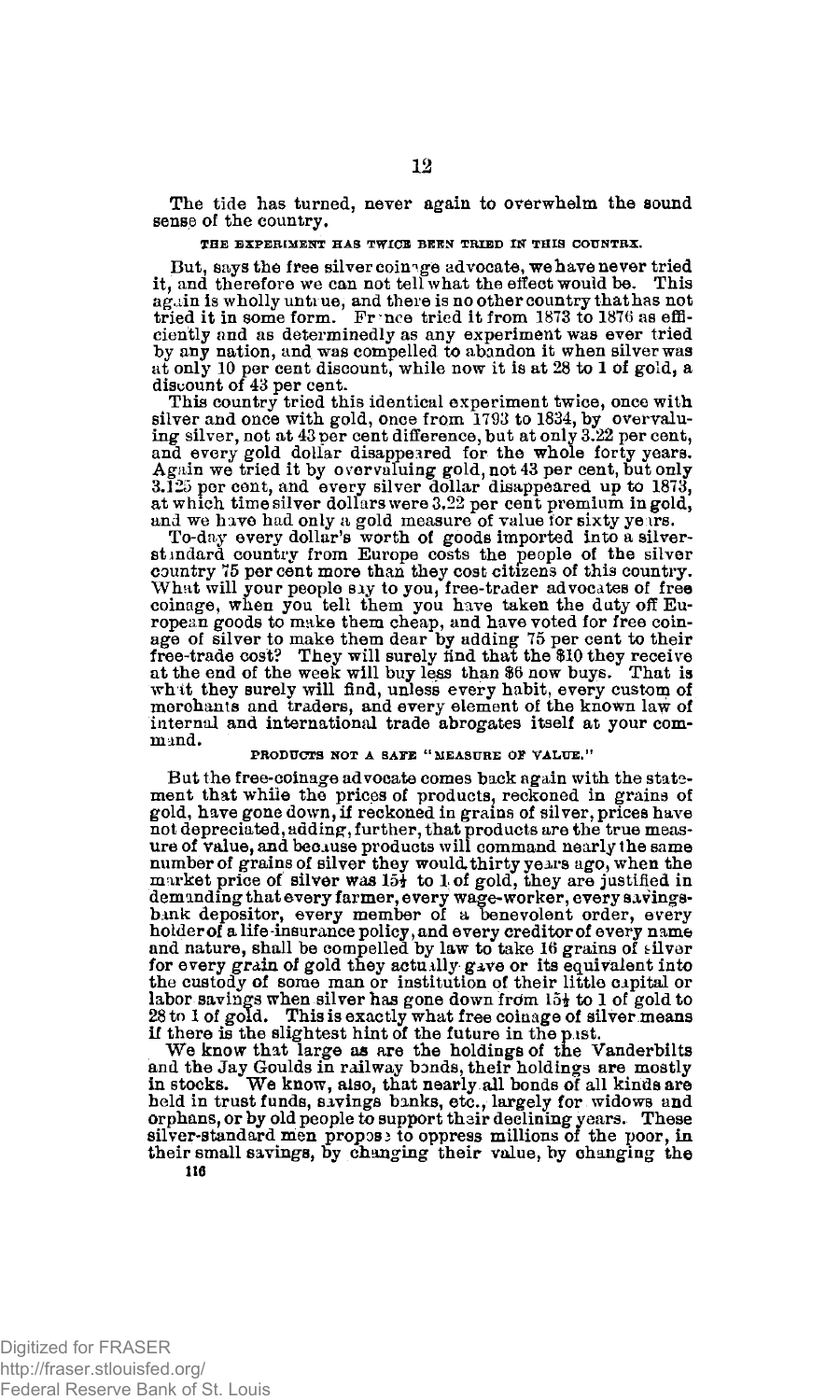law under which every dollar of this money was loaned, and making the returning, to them, the value of more than \$57 for every \$100 of value they surrendered to their trustees impossi-ble. The other \$43 they propose to give to the Jay Goulds, the Vanderbilts, to rich corporations of all kinds, to the United States Government, State governments, county, city, and town governments, and to men rich enough to own farms, corner lots, stores the richer men in the countiy. If such action is not both "oppressing the poor to increase riches and giving to the rich," then language has no meaning.<br>To substitute silver at 28 to 1 of gold in the United States,

when every payment is now mide and every existing obligation was contracted for a given number of grains of gold or its equivalent, seems to me as base as it would be for Mexico to substitute gold at 1 to 16 of silver in payment of every obligation in Mexico, or India and China, where every obligation was entered into with the full knowledge of the creditors that payment was to be made to them in a specified number of grains of silver, as payments are agreed to be made in this country in a specified num-ber of grains of gold or its equivalent. This would no more surely disorganize the whole economic condition in Mexico or India than the free coinage of silver here at 16 to 1 would bring chaos into every business interest in this country.

But this claim for silver and products not only doas violence to every equity of the situation, but, like all their other assertions, is contrary to the fact.

Products are not the true or safe measure of value. Products were only suggested by any economist as such because, for centuries, there was no improvement in methods of utilizing human labor, either in the shop or in agriculture, and products were the economic expression and equal of economic man, as ex-pressed in a day's work. Now, it is clearly s3en that a day's work of the average worker is the true measure of value. Man has assumed his true place in economics, as in nature, as the most valuable created thing, and if this is true of man in nature, it surely must be true in economics, for true economics are but the records of natural law.

## **GOLD AND SILVER AS MEASURE OF VALUE METALT.**

All economists agree that 1860 is the dividing line of the century. In I860 the same average day's work that commanded 100 in gold, now commands 168 in gold.' The relative decrease in the use of gold in commerce before mentioned and the in creased efficiency of more modern chemical and mechanical ap pliances, has so cheapened gold that where an average day's<br>labor commanded 23.22 grains of gold in 1860 now, in the shop,<br>in the factory, in the gold mine, the silver mine, coal, and every other mine, the same day's work will command 39.15 grains of gold. Not only is this true of the United States but the same gold-i Not only is this true of the United States but the same percentage, of increase in gold wages holds in every leading country in the world.

The weges men get to-day, being 68.6 per cent more in gold measure than they received in 18 30 in every leading nation, clearly shows that gold has depreciated 40.69 per cent, measured by the labor of man. A day's work in 1860 commanding 359.91 grains of silver, the increase in wages, in grains of silver, at 25 to 1, would be 638.18 more than in 1860. This clearly shows that silver has depreciated 63.23 per cent, measured by the labor of **110**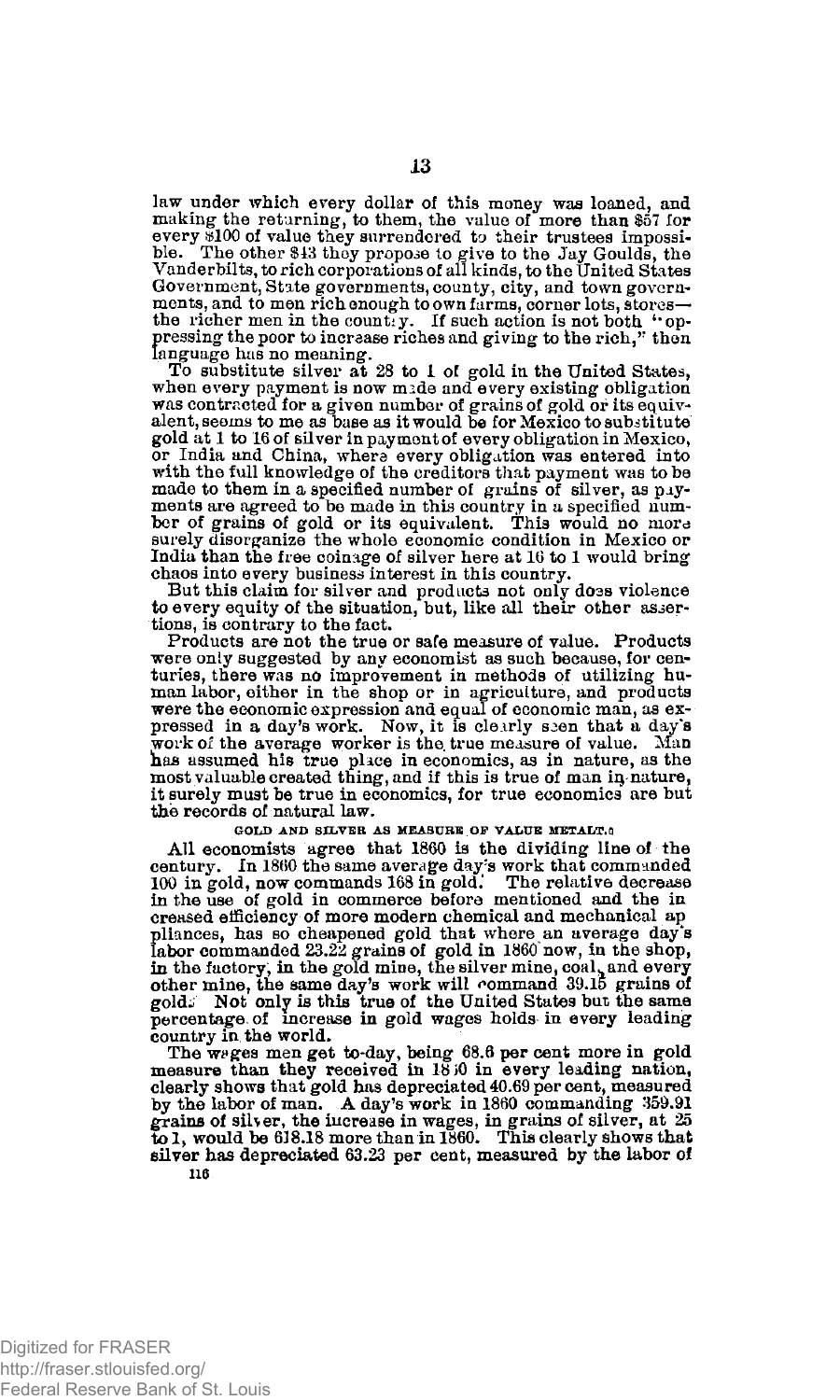man. If gold has not depreciated, then silver has not depreciated. Admitting the one, candor compels you to admit the other.

Gold has averaged to fall steadily and absolutely without fluctuation, 1.22 per cent each year on its price of thirty years ago, while silver has constantly fluctuated and averaged to fall in the same time  $2$  per cent, all of which, however, is since 1873. Since 1373 silver has averaged to fall 3.15 per cent each year, fluctuating in prica like the waves of the sea. Within three years silver has been 82 per cent higher than it is to-day. Such a decline takes it out of the realm of a "measure of value metal," but its fluctuation is tenfold more damaging than its decline. This fall in silver could not possibly come from any affirmative action of this country, for we did not use a silver dollar in trade from 1834 to 1878. During that whole forty years we had simply con-tinued on in the even tenor of our way.

The increased income, from the labor of the farmer, when figured in gold, as shown by the income he derives from a day's work on the farm, shows very nearly the same proportional in-<br>crease, in income, to the farmer, as to the wage-worker. Prices<br>in a year of panic, like the present, furnish no basis for compari-<br>son, and the whole period of s ime leading farm products taken together, wheit, corn, oats, cotton, barley, hemp, rye, tobacco, and meats, selling at the farm, that sold for 100, in 1860, sold for 98.4 in 1891.

THE EFFECT OF MODERN MACHINERY ON PRICES

While some of the modern farm machinery was invented before I860, none of it came into common use until after that date. It is conceded that, taking all these farm products together, a day's labor plus modern machinery will produce double what it would produce in 1860. Of course meats are represented in grain. If labor on the farm represented 100 in 1860, labor would represent in 1891 one-half, or 50; wear and tear 'of machinery, 5: total, 55. Price, 98.4'. Gain over 1860 is 43.4. Cost, 55. Shows a gain in income to the farmer of 64 per cent for each day 's labor done.

Why should not farm products, in the production of which machinery has made each day's labor twice as efficient as formerly, producing 2 bushels or pounds where it produced 1 before. go down in gold price as well as the products of the shop and the factory? The labor cost in farm products, because of machinery, is reduced one-half.<br>Take set screws, one-half inch diameter, 2 inches long, for il-

lustration. They cost \$4.40 per hundred in 1870; they now cost \$1.20. A few years ago these same sst screws were made in a lathe, and cost \$20 per hundred. Take nuts that were formerly made in blacksmith's shops, and are now made by ingeniously constructed machines. It would cost to make the 2-inch square nut \$10 per 100 pounds; made by machinery they sell for \$2.90. One-inch square nuts made by hand would cost \$20 per 100 pounds; they now sell for \$3.70 a hundred pounds. One-half-inch square nuts, hand made, would cost \$50 per 100 pounds; machine made, they now sell for \$8.50 per 100 pounds. It is as irrational to attempt to prove that silver has not gone down, but gold has risen by these things as by farm products.

It is plain there is no valid reason why faun products should **116**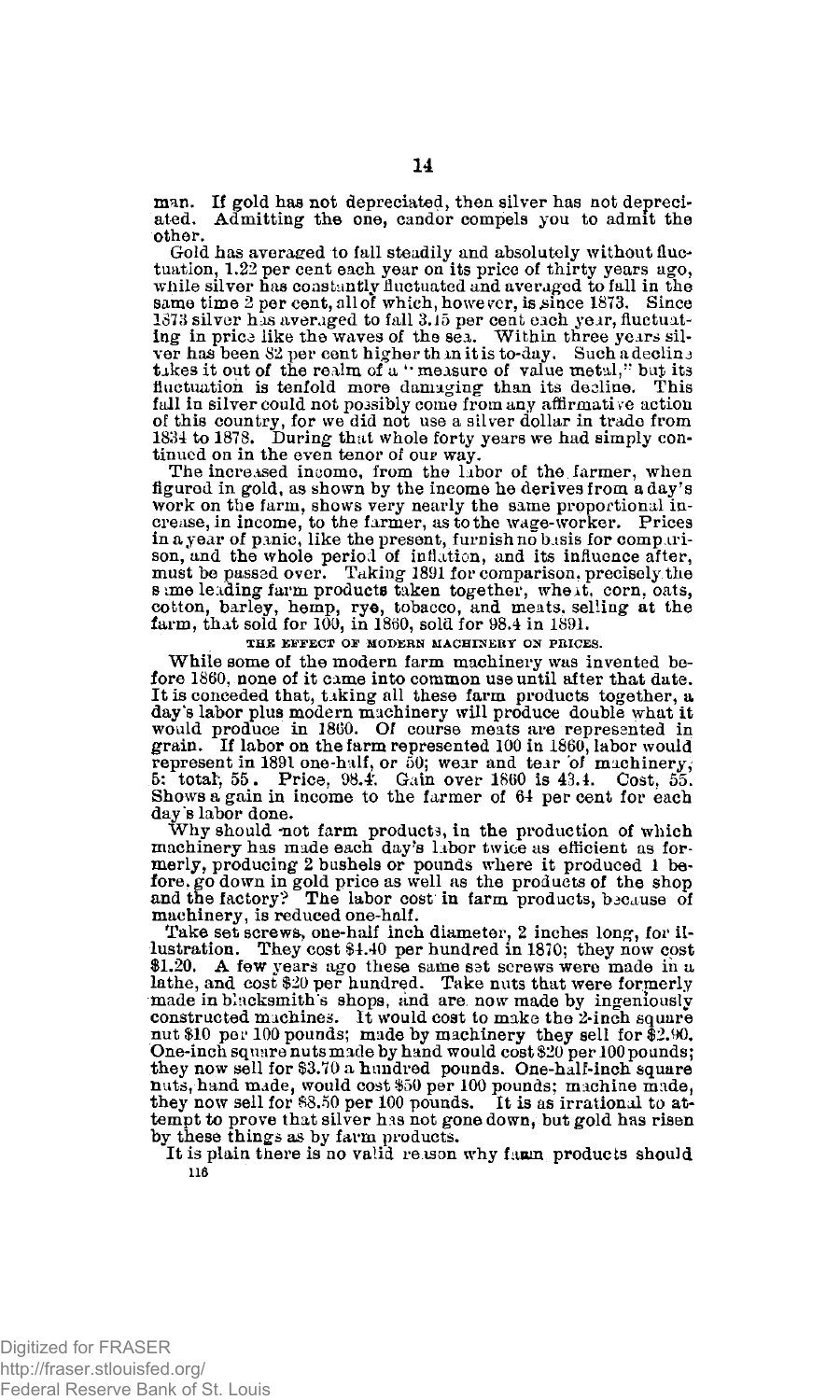be taken as the real measure of value, rather than the products of the factory, since machinery has increased and made cheaper End as variable the labor cost of farm products, us the average of most other products.

Do the advocates of free coinage claim that the act of 1873 caused the price of the farmer's plow to go down from \$6.50 in 1873 to \$2.75 in 1890, or gold to go up at that rate; the two-horse plow from \$13 in 1873 to \$8 in 1890; mowing-machines from \$90 to \$50; a reaper from \$120 to \$75; shovels from \$20.50 per dozen in 1873 to \$9.50 in 1890; and so on through the whole list of farmers' supplies? Will they tall us how it is that these prices went down fully 50 per cent on the average, every cent of which price represented labor; and the men who produced them from the ore out of the ground, and trees out of the forest, to the completed article, received the same or increased wages from those of 1873, if it was not by the use of imp.:oved machinery and im-proved methods, and not by the appreciation of gold? The depreciation of silver had no more to do with it than with the eclipse of the moon.

No man, living or dead, has ever shown that this country, or<br>any class in this country, has ever suffered a farthing by our<br>using a "gold measure of value" rather than a "silver measure<br>of value." No; man is the primary me ues by the unit of the average day's work expressed in gold, and gold is the "money of all account" and exponent of all economic values.

There seems to be no fallacy in economics that free-silver coin-<br>age men do not seize upon. They insist that the more money a<br>nation coins the richer it is, with Mexico before their eyes, that has coined more money, proportionately, than England, France, Germany, and the United States combined.

#### **THE VALUATION OF THE NEWER STATES TO THE OLDER.**

It is also boldly proclaimed on this floor, and especially from the newer States of the West, that this contest for the free coinage of silver is a contest between the debtor and the creditor Classes; as though the accumulation of property was robbery and the permit ling of a neighbor to use one's property was a crime, and every facility and encouragement was to be furnished the borrower to rob the lender. Such statements only serve to reveal the enormity of the injustice proposed in the free coinage<br>of silver. Look at some of these States. Many of them had no<br>existence, even, in 1860. They have been filled up with some of the best blood and brawn of the older States and of foreign countries. Most of their people went into them with only their bare hands. Had they not been assisted by the earnings of the wage-workers of the older States in loans their wealth, even after paying every debt, would not now be one-quarter what it is.

Capital was what they needed and what the people of the older<br>States furnished them. Their citizens are too honorable to rob<br>their benefactors of half that was louned them, under the guise<br>of honestly paying that debt in s increased more than fifteen-fold, and that of Nebraska twenty-116